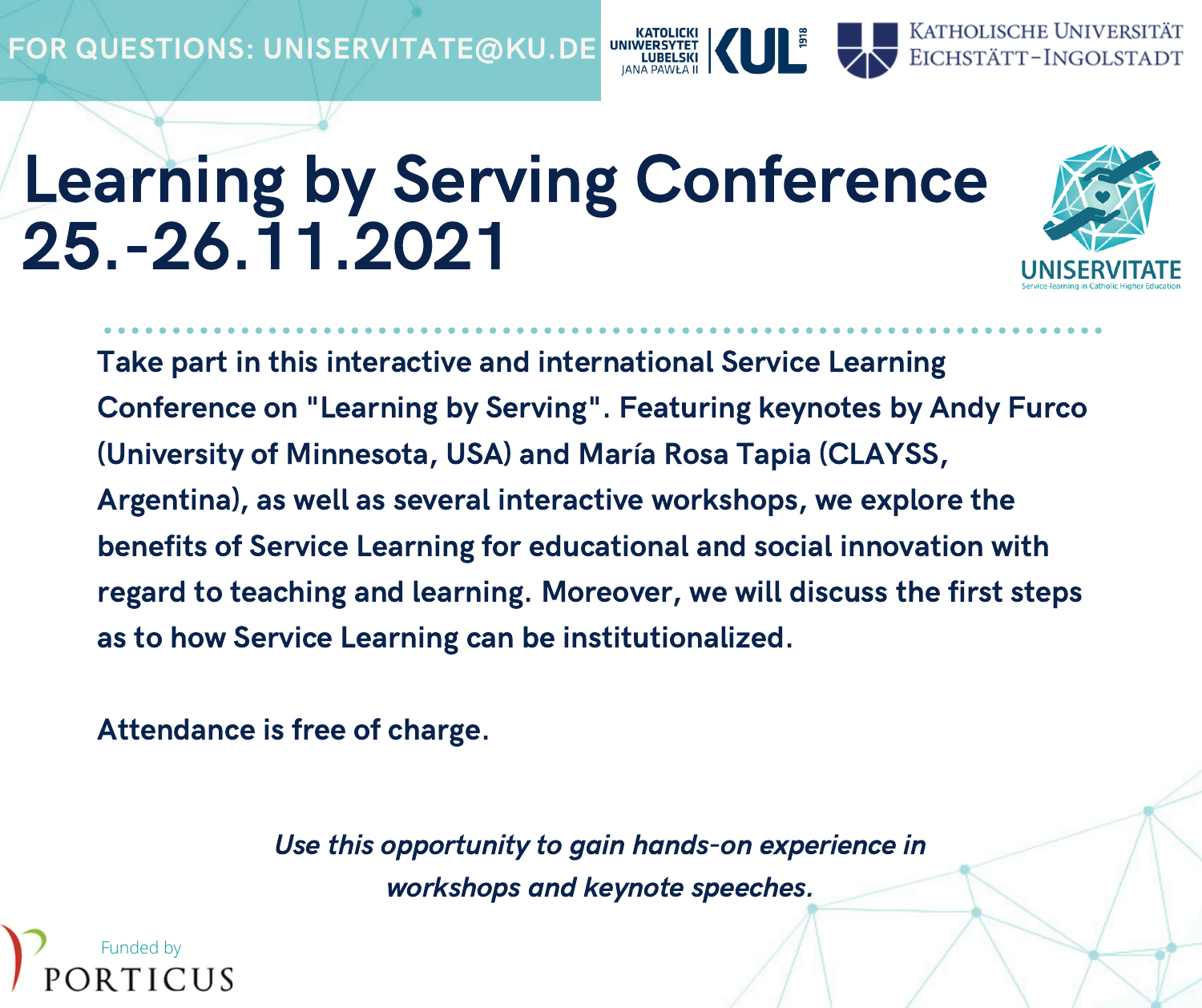FOR QUESTIONS: UNISERVITATE@KU.DE UNINGRAVIET KATOLICKI KATOLICKI



KATHOLISCHE UNIVERSITÄT EICHSTÄTT-INGOLSTADT

9:00-10:30  $(GMT+1)$ Room 1 Welcome by Ewa Trzaskowska (Vice President for Education, KUL) Welcome by Maria Rosa Tapia (CLAYSS, Argentina) Welcome by Jan Kamiński (KUL) Service Learning & Uniservitate Network (Ulrike Brok, KU) Service Learning at KUL (KUL-Team)

10:30-11:00 Interactive Get Together (GMT+1) Room 1

11:15-13:00 Doing Learning by Serving – simultaneous workshops for faculty / (GMT+1) Room 1 Faculty Room 2 Students Room 3 Community Partners students / community partners

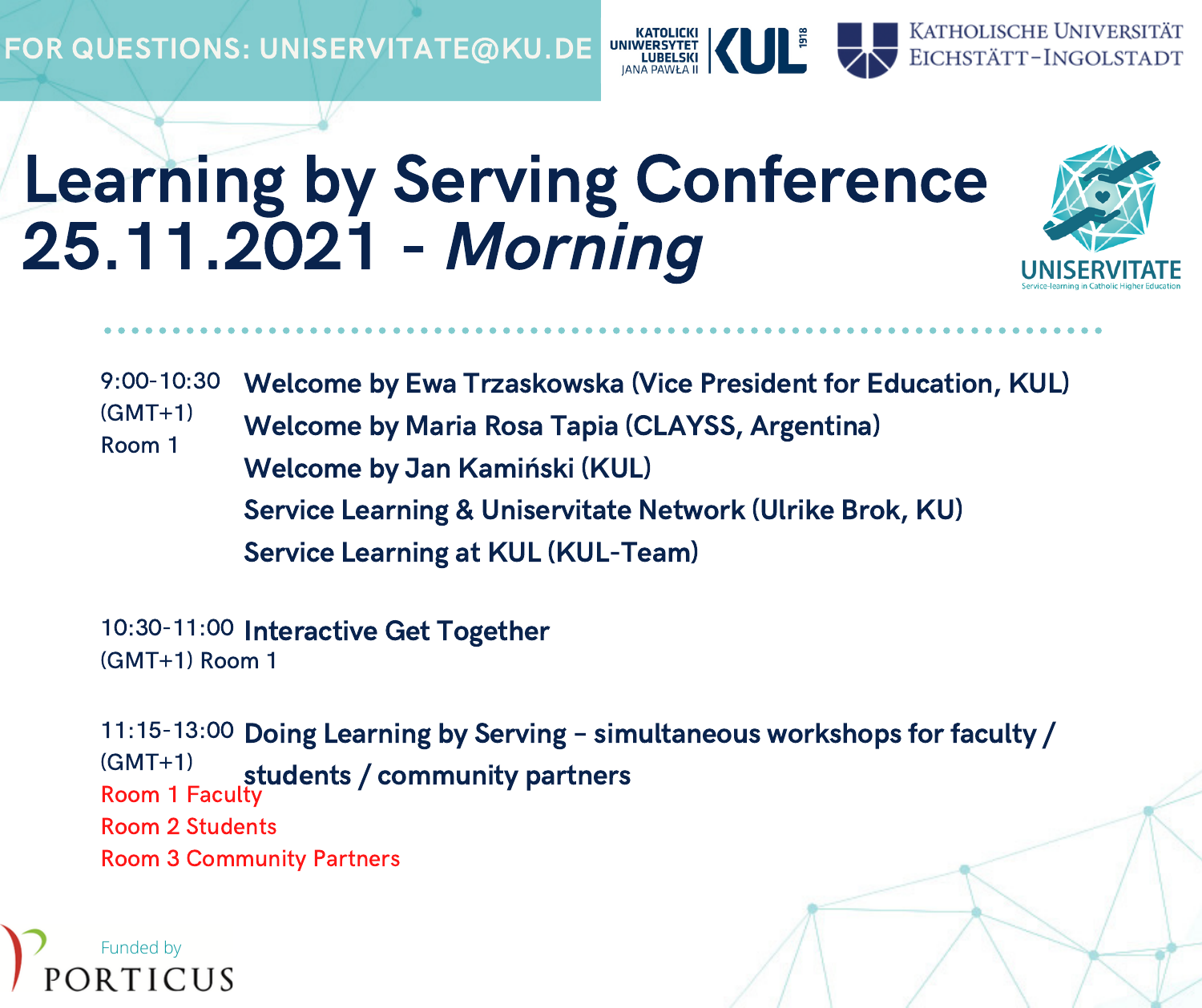FOR QUESTIONS: UNISERVITATE@KU.DE



## Learning by Serving Conference 25.11.2021 - Afternoon



15:45-16:30  $(GMT+1)$ Room 1 Keynote "Why Learning by Serving Nowadays? Impact & Practice of Service Learning" (Andrew Furco, Vice President for Public Engagement, University of Minnesota, USA)

16:30-17:00  $(GMT+1)$ Room 1 Doing Learning by Serving - Outcomes of working groups of students, lecturers & partners of KUL

17:00-17:30 Summary and Closure (Ulrike Brok & Jan Kamiński)(GMT+1) Room 1

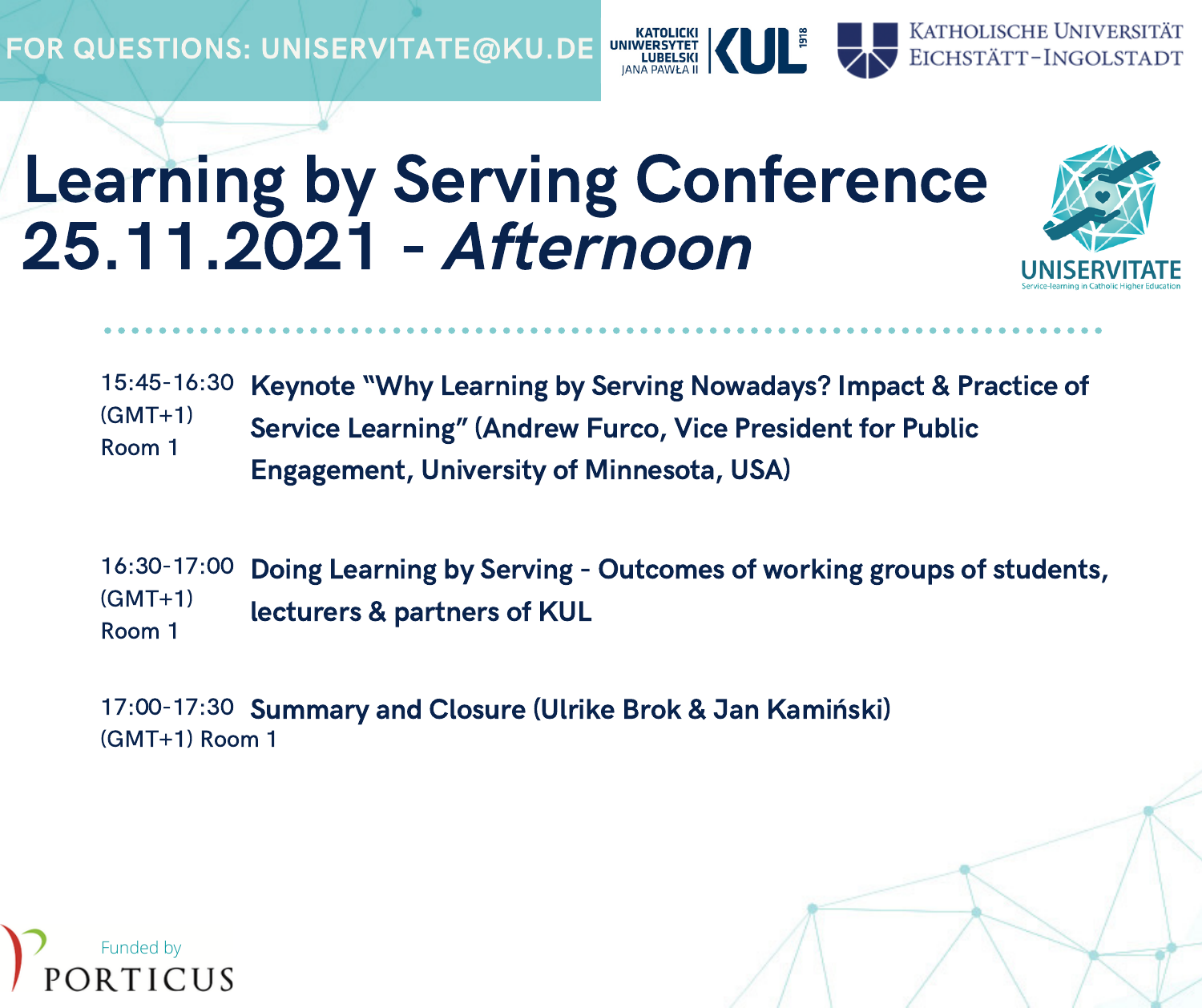

## Learning by Serving Conference 26.11.2021



10:00-12:30 How to implement Service Learning? (UNISERVITATE, CLAYSS &

(GMT+1) Room 1 Administration of KUL)

Didactic structure at KUL (Iwona Pietrzak, KUL)

Practical examples of Institutionalization of Service Learning at KU

(Vice President Klaus Stüwe, KU)

**Discussion** 

14:00-17:30 CEE&ME Regional Hub Meeting(GMT+1) Room 1